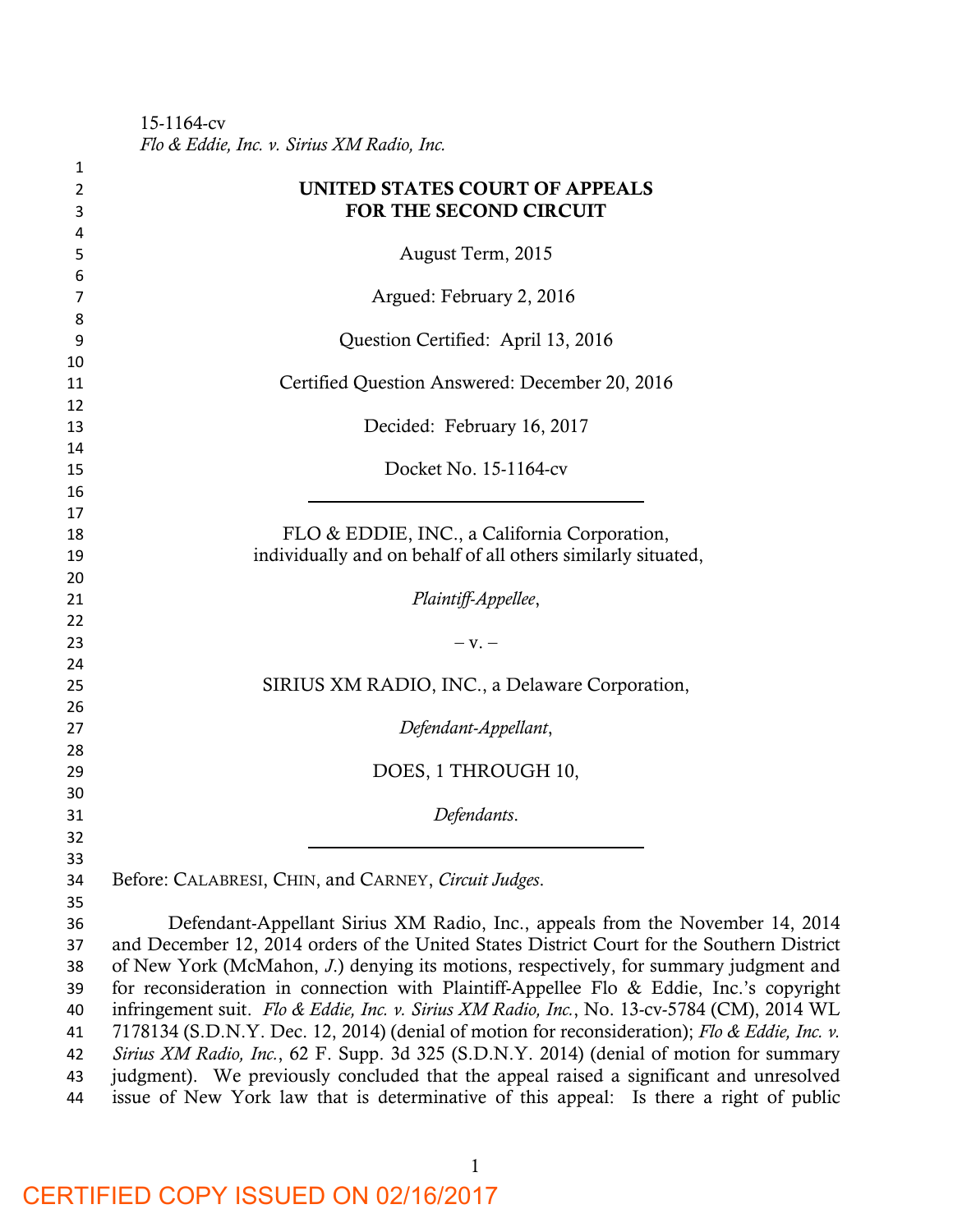performance for creators of pre-1972 sound recordings under New York law and, if so, what is the nature and scope of that right?

 We certified this question to the New York Court of Appeals. *Flo & Eddie, Inc. v. Sirius XM Radio, Inc.*, 821 F.3d 265 (2d Cir. 2016). The Court of Appeals accepted certification and responded that New York common law does not recognize a right of public performance for creators of pre-1972 sound recordings. *Flo & Eddie, Inc. v. Sirius XM Radio, Inc.*, 2016 WL 7349183 (N.Y. Dec. 20, 2016).

 In light of this ruling, we REVERSE the district court's denial of Appellant's motion for summary judgment and REMAND with instructions to grant Appellant's motion for summary judgment and to dismiss the case with prejudice.

| 11 |                                                          |
|----|----------------------------------------------------------|
| 12 |                                                          |
| 13 | HARVEY GELLER (Henry Gradstein, Maryann R.               |
| 14 | Marzano, on the brief), GRADSTEIN & MARZANO, P.C.,       |
| 15 | Los Angeles, CA; (Evan S. Cohen, on the brief), Los      |
| 16 | Angeles, CA; Michael Gervais, Arun S. Subramanian,       |
| 17 | SUSMAN GODFREY LLP, New York, NY; Robert                 |
| 18 | Rimberg, GOLDBERG RIMBERG & WEG PLLC, for                |
| 19 | Plaintiff-Appellee                                       |
| 20 |                                                          |
| 21 | DANIEL M. PETROCELLI (Cassandra L. Seto, on the          |
| 22 | brief), O'MELVENY & MYERS LLP, Los Angeles, CA;          |
| 23 | (Johnathan D. Hacker, on the brief), O'MELVENY &         |
| 24 | MYERS LLP, Washington, DC; for Defendant-Appellant       |
| 25 |                                                          |
| 26 | BRANDON BUTLER, AMERICAN UNIVERSITY                      |
| 27 | WASHINGTON COLLEGE OF LAW, Washington, DC, for           |
| 28 | Amici Curiae Law Professors Gary Pulsinelli, Julie Ross, |
| 29 | and Peter Jaszi, in support of Defendant-Appellant       |
| 30 |                                                          |
| 31 | EUGENE VOLOKH, UCLA SCHOOL OF LAW, Los                   |
| 32 | Angeles, CA, for Amici Curiae Howard Abrams, Brandon     |
| 33 | Butler, Michael Carrier, Michael Carroll, Ralph          |
| 34 | Clifford, Brian Frye, William Gallagher, Eric Goldman,   |
| 35 | James Grimmelmann, Yvette Liebesman, Brian Love,         |
| 36 | Tyler Ochoa, David Olson, David Post, Michael Risch,     |
| 37 | Matthew Sag, Rebecca Tushnet, and David Welkowitz,       |
| 38 | in support of Defendant-Appellant                        |
| 39 |                                                          |
| 40 | MITCHELL STOLTZ, VERA RANIERI, Electronic                |
| 41 | Frontier Foundation, San Francisco, CA, for Amicus       |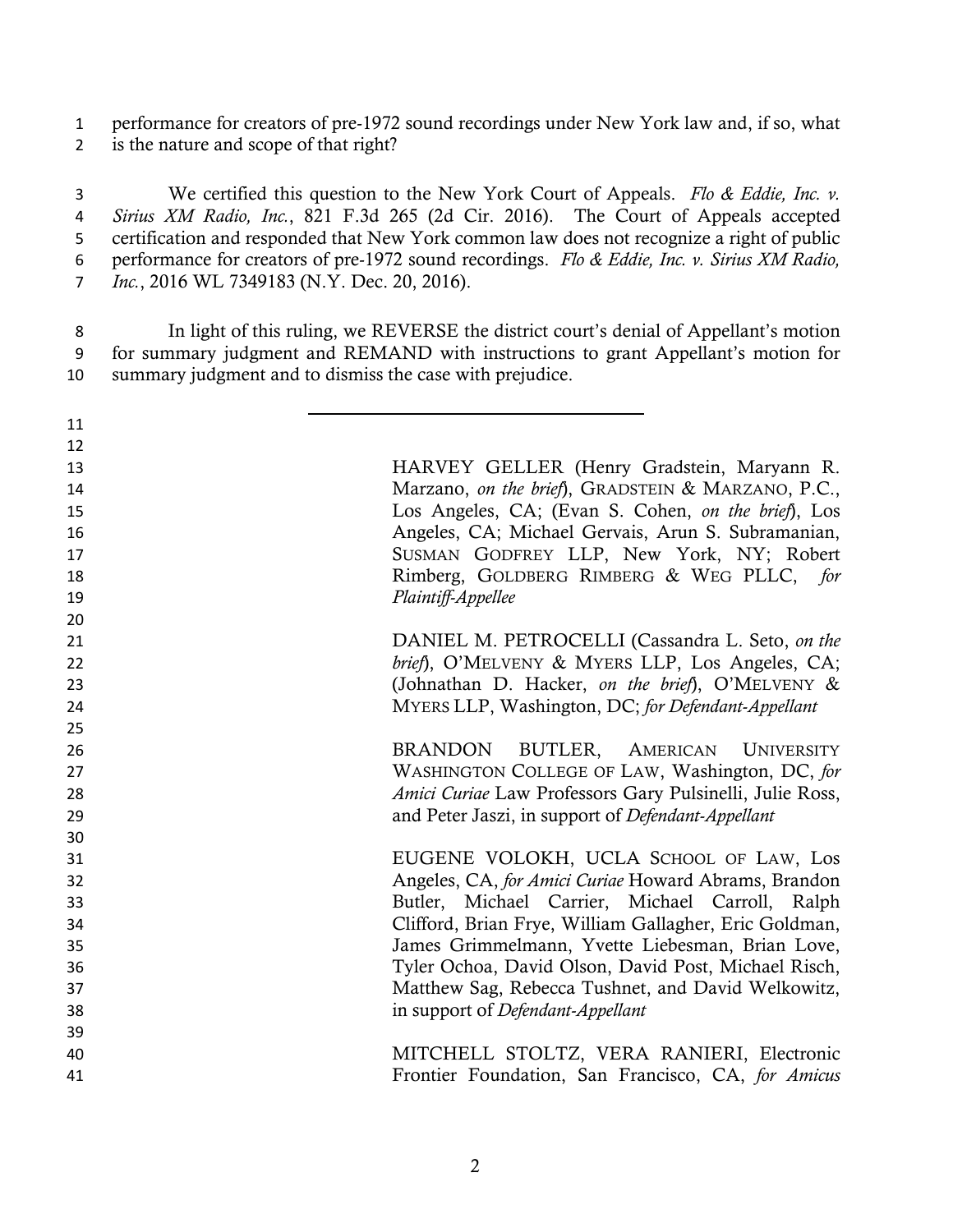| 1<br>$\overline{2}$ |             | Curiae Electronic Frontier Foundation, in support of<br>Defendant-Appellant                   |
|---------------------|-------------|-----------------------------------------------------------------------------------------------|
| 3<br>4              |             | BRUCE RICH, BENJAMIN E.<br>R.<br>MARKS,                                                       |
| 5                   |             | GREGORY SILBERT, TODD LARSON, KAMI                                                            |
| 6                   |             | LIZARRAGA, WEIL, GOTSHAL & MANGES LLP, New                                                    |
| 7                   |             | York, NY, for Amicus Curiae Pandora Media, Inc., in                                           |
| 8                   |             | support of Defendant-Appellant                                                                |
| 9                   |             |                                                                                               |
| 10                  |             | SHERWIN SIY, JOHN BERGMAYER, RAZA                                                             |
| 11                  |             | PANJWANI, Public Knowledge, Washington, DC, for                                               |
| 12                  |             | Amicus Curiae Public Knowledge, in support of                                                 |
| 13                  |             | Defendant-Appellant                                                                           |
| 14                  |             |                                                                                               |
| 15                  |             | STEPHEN B. KINNAIRD, PAUL HASTINGS LLP,<br>Washington,                                        |
| 16<br>17            |             | DC; RICK KAPLAN,<br>National<br>Association of Broadcasters, Washington, DC; for              |
| 18                  |             | Amicus Curiae National Association of Broadcasters, in                                        |
| 19                  |             | support of Defendant-Appellant                                                                |
| 20                  |             |                                                                                               |
| 21                  |             | ADAM R. BIALEK, STEPHEN J. BARRETT,                                                           |
| 22                  |             | WILSON ELSER MOSKOWITZ EDELMAN & DICKER LLP,                                                  |
| 23                  |             | New York, NY; DAVID L. DONOVAN, New York                                                      |
| 24                  |             | State Broadcasters Association, Inc., Albany, NY; for                                         |
| 25                  |             | Amicus Curiae New York State Broadcasters Association,                                        |
| 26                  |             | Inc., in support of Defendant-Appellant                                                       |
| 27                  |             |                                                                                               |
| 28                  |             |                                                                                               |
| 29                  |             |                                                                                               |
| 30                  | PER CURIAM: |                                                                                               |
| 31                  |             | On September 3, 2013, Flo & Eddie, Inc. ("Appellee"), a California corporation that           |
| 32                  |             | asserts it owns the recordings of "The Turtles," a well-known rock band with a string of hits |
| 33                  |             | in the 1960s, sued Sirius XM Radio, Inc. ("Appellant"), a Delaware corporation that is the    |
| 34                  |             | largest radio and internet-radio broadcaster in the United States. The suit was brought on    |
| 35                  |             | behalf of itself and a class of owners of pre-1972 recordings; it asserted claims for common- |

- law copyright infringement and unfair competition under New York law. In particular,
- Appellee alleged that Appellant infringed Appellee's copyright in The Turtles' recordings by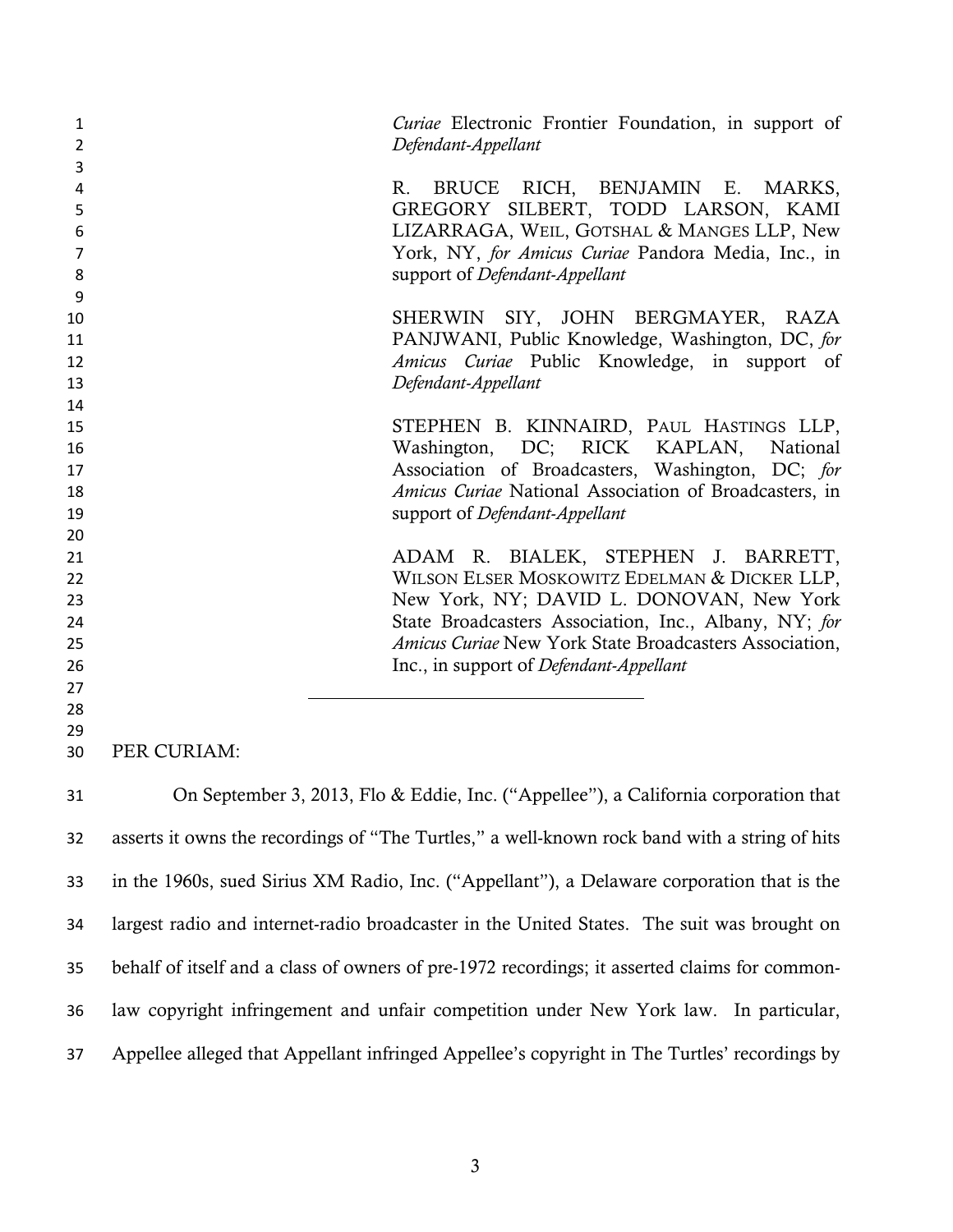broadcasting and making internal reproductions of the recordings (*e.g.*, library, buffer and cache copies) to facilitate its broadcasts.

 In due course, Appellant moved for summary judgment on two grounds. Appellant contended first that there is no public-performance right in pre-1972 recordings under New York copyright law, and hence that its internal reproductions of these recordings were permissible fair use. Second, Appellant argued that a state law public performance right, if recognized, would be barred by the Dormant Commerce Clause. On November 14, 2014, the District Court (McMahon, *J.*) denied this motion. *Flo & Eddie, Inc. v. Sirius XM Radio, Inc.*, 62 F. Supp. 3d 325, 330 (S.D.N.Y. 2014).

 On the first issue, the court concluded that New York does afford a common-law right of public performance to copyright holders, and that Appellant's internal reproductions were correspondingly not fair use. *Id*. at 344-46. On the second issue, the court found that the recognition of a performance right did not implicate the Dormant Commerce Clause. It noted that, pursuant to *Sherlock v. Alling*, 93 U.S. (3 Otto) 99 (1876), such a right did not constitute a "regulation" of commerce. *Flo & Eddie, Inc.*, 62 F. Supp. 3d at 351–53.

 Soon after, Appellant, with new counsel, filed a motion for reconsideration of the November 14, 2014 order. In the alternative, it asked the District Court to certify its summary judgment order for interlocutory appeal. The District Court denied Appellant's motion for reconsideration, *Flo & Eddie, Inc. v. Sirius XM Radio, Inc.*, No. 13-cv-5784, 2014 WL 7178134 (S.D.N.Y. Dec. 12, 2014), but did certify both the summary judgment and reconsideration orders for interlocutory appeal, *Flo & Eddie, Inc. v. Sirius XM Radio, Inc.*, No. 13-cv-5784, 2015 WL 585641 (S.D.N.Y. Feb. 10, 2015).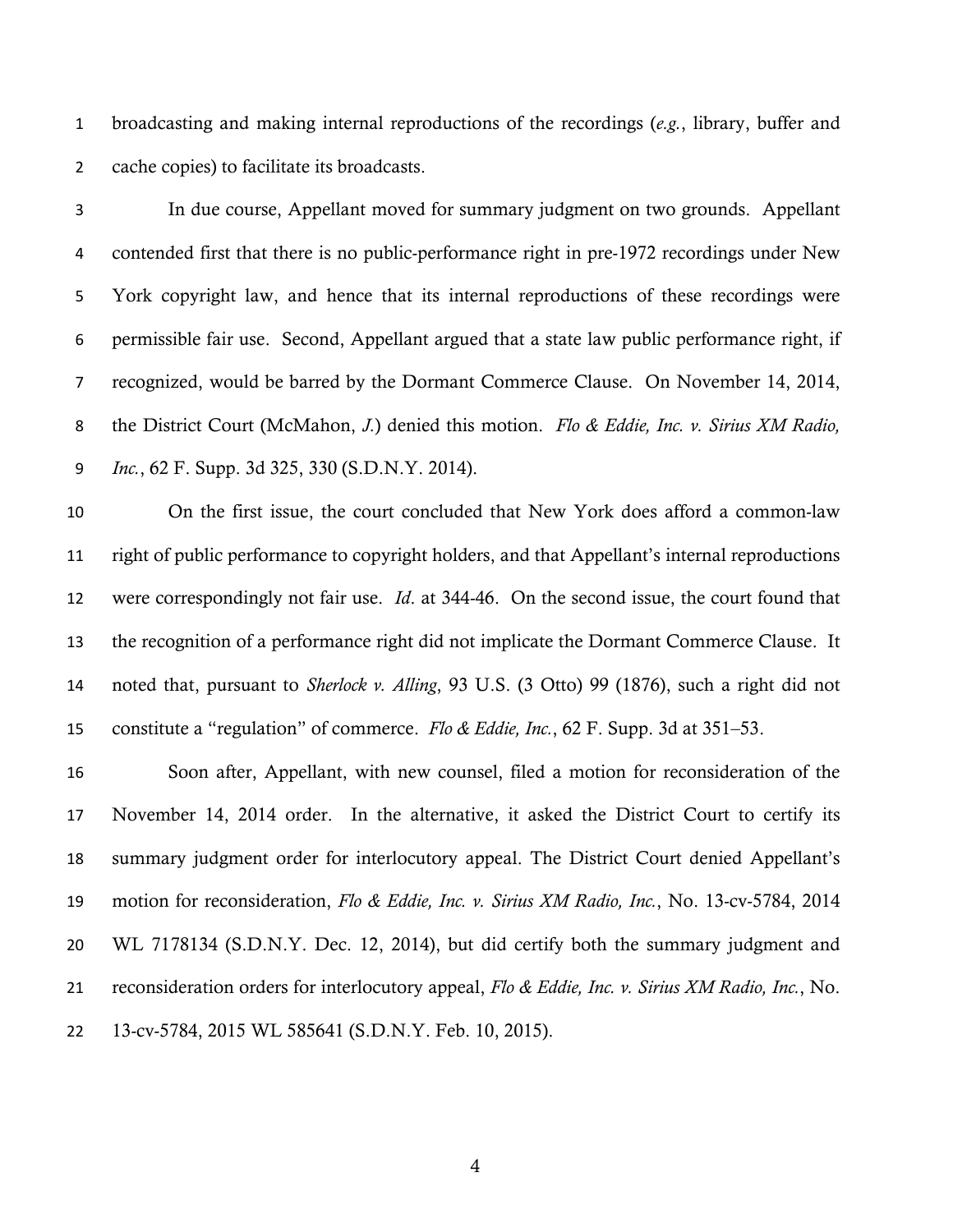Appellant then petitioned us to permit the interlocutory appeal, which we did. *Flo & Eddie, Inc. v. Sirius XM Radio, Inc.*, No. 15-cv-497, 2015 WL 3478159 (2d Cir. May 27, 2015). After extensive briefing and oral argument, we concluded that the appeal raised a significant and unresolved issue of New York law that is determinative of this appeal: Is there a right of public performance for creators of pre-1972 sound recordings under New York law and, if so, what is the nature and scope of that right?

 Accordingly, we certified this question to the New York Court of Appeals. *Flo & Eddie, Inc.*, 821 F.3d 265. The Court of Appeals accepted certification, and on December 20, 2016, responded that New York common law does not recognize a right of public performance for creators of pre-1972 sound recordings. *Flo & Eddie, Inc. v. Sirius XM Radio, Inc.*, 2016 WL 7349183 (N.Y. Dec. 20, 2016).

 Following the Court of Appeals' answer, we ordered the parties to submit letter briefs addressing the effect of the Court of Appeals' decision on the appeal before this court. In its letter brief, Appellee argued that the Court of Appeals "did not resolve [Appellant's] liability for unauthorized copying of [Appellee's] recordings and engaging in unfair competition by publicly performing those copies for profit, which the District Court had identified as separate and independent grounds for finding [Appellant] liable." Letter Brief for Appellee, *Flo & Eddie, Inc. v. Sirius XM Radio, Inc.*, 821 F.3d 265 (2d Cir. 2016) (No. 15-1164), ECF No. 215.

 In our opinion certifying the question to the Court of Appeals, however, we noted and held that

 The fair-use analysis applicable to this copying . . . is bound up with whether the ultimate use of the internal copies is permissible. As a result, the certified question *is determinative* of Appellee's copying claims . . . . Similarly, Appellee's unfair-